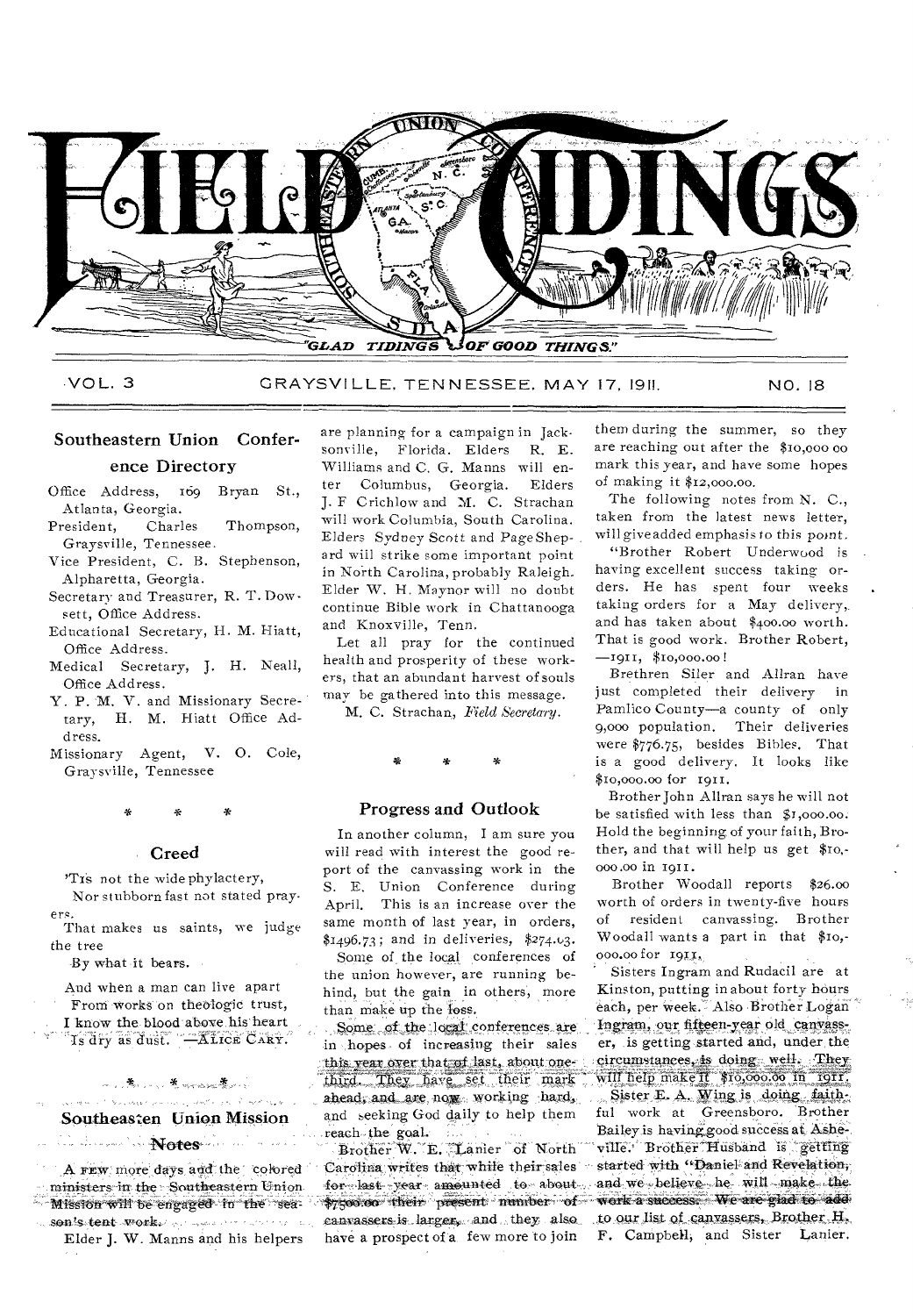These are all going to help us sell \$to,000 00 in 1911.

Best of all, God is with us,. and is blessing our work. Oh, that He may help us make it \$12,000.00 in 1911. V. 0. COLE.

### Fort Odgen Florida.

May 14 and 15 have been set apart for the convention at Fort Ogden. An invitation is extended to as many as can attend from the Sabbath-schooI and churches in this part of our conference. We wish the isolated ones to avail themselves of this opportunity. Elder R. W. Parmele with the secretaries of these departments, Elder and Sr. L. T. Crisler will be present. The occasion will also be favored by the presence of Professor H. M. Hiatt, the educational secretary of our Union Conference. Let no one miss this privilege.

### BROOKER.

June to and it, is the time appoint ed for the convention at Brooker. We trust that our schools at Gainsville, Jennings Lake, and others nearby may be present at this convention. Further notice concerning this convention will be given later.

### ITEMS

The first tent effort in Jacksonville has just closed with most satisfacory results.

The Florida Tract Society has a large supply of lesson quarterlies from which all orders can be promptly filled.

Brother W. H. Hall made a pleasant visit at the office last week.

The sanitarium is still enjoying a large patronage. even now since the tourists have gone to the cooler regions.

The Jennings Lake church has its school-house completed and is making arrangements for a teacher to begin the school soon.

Professor H. M. Hiatt, educational secretary of the Union, is now visiting in our conference in behalf of the educational work.

The convention at Jacksonville last week, was well attended. Professor Hiatt's visit at this time was timely. More will be said about the convention later.

### Antithesis No. 4, Luke 12:4-5.

### The Two Kinds of Fear.

When Adam hid in the garden from the presence of God, he exhibited the natural results of sin, and its effect on the human heart. It was not the fear of God, though he was afraid of God. As Adam in the very beginning of the reign of sin, feared to come into the presence of God, so will Adam's degenerated children in the close of earthly scenes, "cry for rocks and mountains to hide them from the face of him that sitteth on the throne." A servile, cringing, terror, an indisposition to face the stern realities, a shirking from the difficulties to be encountered, is everywhere in evidence. "Let not God speak with us lest we die," said ancient Israel, "What shall **I**  do for the hundred talents which I have given to the army of Israel?" said Amaziah. "What shall I do if I love my job?" cries the modern Amaziah. "What will the neighbors say?" is more often heard than "What saith the Scriptures?" Against all these worldy considerations, these terrors, these anxieties, these worries, and frettings, there is set over the calm assuring voice of the blessed Master, floating down to us like the sweetest music. "Fear not little flock, it is the Father's good pleasure to give you the Kingdom," or, when the storms of life are breaking over a darkened and sin swept world, "It is I, be not afraid."

But in this time when men's hearts are failing them for fear, just now, Heaven's message to a terrorized earth is due. Is it here? Aye, and is sounding out to all the world by land and sea, to every nation, kindred, tongue, and people. It's burden is "Fear God." The first is the fear of man, Avoid it. The second is the fear of God, Embrace it.

T. H. JEYs.

### South Carolina Items

Miss Ada Acker of Tryon, N. C., recently spent a few days in Spartanburg.

The Misses Mary and Anna Presley went to Columbia, May 8, where they will canvass for "Coming King."

Elder Armstrong and Brother Belue have about completed their canvassing work at Florence and will next go to Sumter.

The campmeeting, as most of you know, will be held at Woodruff, July 20-30. We hope that all are planning to attend.

The Spartanburg church-school, taught by Miss Anna Presley, closed April 28. On- the following Sunday an appropriate program was rendered at the church.

A letter from Elder Carey, states that he is now assisting in a series of meetings at Fort Worth, Texas. He expects soon to locate at Waco, Texas.

Brother Manous came to Spartanburg Sunday, May 7, and on Monday the 8th, accompanied the Misses Presley to Columbia to assist them in getting located and beginning their work.

Brother Rise faithfully continues his work in Lancaster County. He finds many people too much benumbed by tobacco and handicapped by lack of education to appreciate the message, but nevertheless, is getting the truth into many homes.

Sunday, May 21, will be observed as Temperance day throughout the United States. This suggests a good time to work with the Temperance number of the *Instructor,* and we hope that many in this conference will improve the opportunity.

At the 1910 campmeeting, the sisters arranged to donate bedding and other things necessary to furnish the ministers' tents. There are still some things needed that have not been arranged for. If anyone wishes to help, please write to Mrs. Carrie B. Spake, Gaffney, S. C., R. F. D.4.

W. C. Rahn, who has been in the Spartanburg City Hospital for an operation, has returned to his home at Woodruff.

# Georgia

\*

In company with Brethren Clark and Spaulding, w e began tent meetings at Cordele Friday night May the 5th, with a small attendance which is increasing nicely. Last night, Sunday, the tent was very well filled with attentive hearers. At the close of the meeting quite a number of papers and tracts were heartily taken. We have met with every courtesy here, and there seems to be a good feeling toward us. We hope for a harvest of souls. Cordele is a nice little city located sixty miles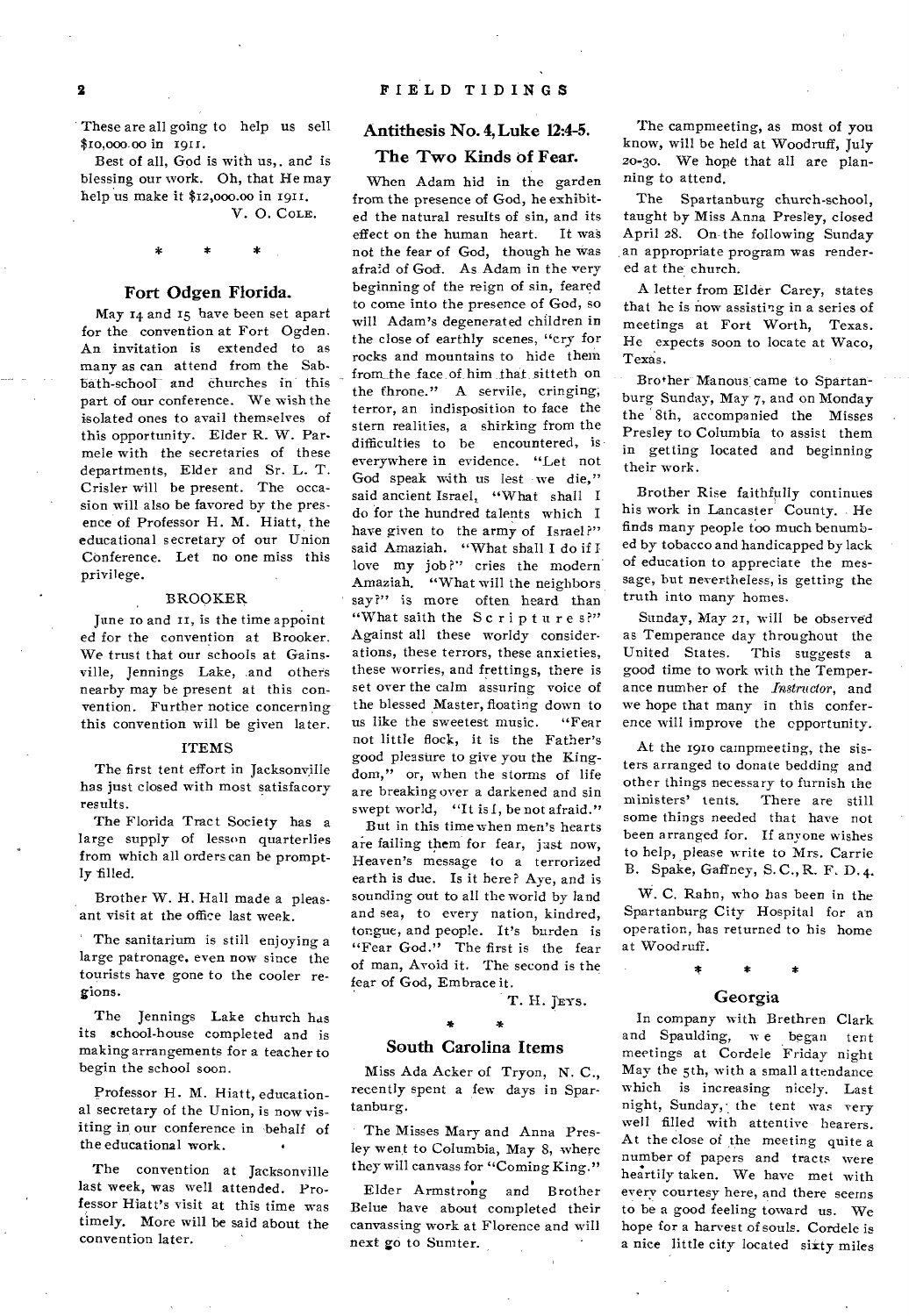south of Macon. Brother Sudduth lived here two years, selling our good books and has left a good .impression. We shall do much visiting from house to house, using literature freely, Pray for us.

 $\sigma_{\rm{max}}$  ,  $\sigma$ 

 $\tau_{\rm L} = 1.2\,\mathrm{GeV}$ 

Brethren Manns and Williams began tent meeting last night in Albany also. Albany is located twenty seven miles west of Cordele.

**I** spent Sabbath, April 22, with the Atlanta church. In the aftenoon, in a beautiful pool located inapretty grove in West End, three dear souls were buried in baptism. We all felt the presence of the Holy Spirit, and shall remember the service pleasantly. Two of those who were baptized came from the Catholic church. May the Lord richly bless these dear young people and sustain **them by**  his grace in the walks of life.

Sabbath, April **29, was** spent with the Alpharetta **church. At** the **close**  of the service **an invitation was extended** for **members, which was responded** to **by a young man who** was received into **the church and** baptized the Sunday **following.** We were all glad to welcome Brother Maxwell . back into the fold.

The work is onward in all the different branches. Most excellent reports are **coming in from** the canvassing department. Nearly all who attended the institute have shown up on **the reports.** We hope soon to **see** *every* one. Our hustling state *agent has* been out with his **prospectus gathering** in a **few himself. Ile says** he cannot stand to let the **boys in** the field get all the blessings.

Work on the Macon building has begun. All the **material is** on the ground, and it is **expected** that within four or six weeks **the building will** be ready for occupancy. **It is** useless to say that the Macon church is happy over the bright prospect of soon worshiping under their own fig. tree. Brother Carl Maxwell is in charge of **the work.** 

.. The Atlanta brethren are considering the feasibility of selling the  $\epsilon$ hurch on Fair St. and building in another **part of** the city. We feel that this is a wise move.

We are glad to see the growth. in our Sabbath-school, department, The contributions are increasing. right along. **Ilrothet Fulbright has**  introduced a plan which I am sure will appeal to all. He suggests that

# **FIELD 74DINGS**

we give all our Sabbath eggs to missions. **I** think every member of the Alpharetta church. has signed an agreement to do so. Keep an account of your Sabbath eggs and give to missions. May not all our sisters see light in this plan. Usually the sisters earn but little money, and feel that they would like *to do more.* This plan gives *them* a chance to support the work in the regions beyond. Keep the amount separate and report to the state treasurer. We will call it the "Sabbath Missionary Egg Fund." Brother Kurts suggested the idea by beginning to practice **it.** His hens seem to be in harmony with the plan for they made a liberal **offering the** first Sabbath. Little **drops make** great oceans, and small **streams united,** make great **rivers. C. B.** STEPHENSON.

# \*

### Savannah, Georgia

THE Missionary Volunteer Society of Savannah **has been** making a good **record since it** was organized **last September.** Many interesting pro**gams have** been rendered by faithful **participants at** our weekly meetings, which are held on Sunday night. I will mention some features of our programs. Last Sunday night we had an excellent symposium, **by use of the** gOod article in the *Signs of the Times* weekly for the **current** week. **The "black** hand" illustration was copied on a blackboard and hung **where** all could see, and the five fingers **were assigned to** as many different **persons for discussion.** The hand **represented Satan,** and the fingers **indicated** five of his potent agencies at work **in the earth,** namely, Spiritism, Apostacy, Greed, War and Tradition, and **these** were instructively rendered. A **resume** was then given and the remedy pointed to, making a beautifully optemistic ending to **the** gloomy **conditions existing.**  program interspersed with **appropriate** songs. and I oilowed **by reports as**  lnteresting hour's study.

Letters written, eleven; Received, seven; Missionary visits, 27; Bible **readings-3i** Papers :sold, 17o;' Papers given away, lent, or mailed, 17; Books sold, ro; Lent, 5; Pages tracts distributed, 367.; Hours help work, 8. We sometimes have scripture recitals, recitations by the children, songs, etc., and at other times we enjoy

hearing the young members present interesting items 'on religious liberty, health reform, canvassing work, etc.

### DAISY TERRY.

 $\mathbf{z}$ 

### Signs of the Times for June

THE June number of the *Signs* of *the Times* magazine appears with a beautiful and appropriate cover, illustrating the prophecy, of Daniel 12:4. It contains a number of leading articles. One of the special ones is entitled, "Many shall run to and fro." It is by the editor, and in it is shown the providence of God in the great inventions of the past one hundred years or more, the extent and results of those of to-day, and how all this was but for a purpose—the giving of the gospel in this **generation. An**  important article. **Others** *are:* 

"Millions for Minutes," **by** M. C. Wilcox, showing the **intensity** of the **times and** conditions **in** communications **and** transportation. The new, New York Grand Central Terminal, **as one** example. You will enjoy every **word.** 

"France and the Reformers", by Mrs. E. G. White.

"Aspects of Psychic Healing," by Professor George W. Rine, is a valuble study of this subject, and shows the delusive methods in contrast with the work of Christ.

"The Final Conflict," by F. M. Wilcox, showing the intensity that to-day marks the struggle between the **forces of** good and evil; the fulfillment of important prophecies; the marshalling of the forces; the delusive hope of peace; and the invincible God, the tower of strength for the messengers of truth.

"England and the Reformation," by E. E. Andross. "The Breaking Day," considered in the following steps: Britan's part, the reforming power, two parties developed, the cause of apostasy, and the fruits of apostasy.

"The Promise to the Fathers," by

William Covert. An interesting<br>study in Old Testament History.<br>"Sane and Scientific Eating," by<br>Dr. David Paulson, M. D. The **hu-**<br>man furnace, dietetic clinkers, heat, and energy producing food, the backbone of a meal, fruits and vegetables **,4ietetie storehouse for mineral salts, ,**  milk and eggs, natural meat substitute and eating clinkers, are some of **the subheadings of 'this 4trorig** 

There are also several pages of<br>stirring current- topics. The **itlus-**<br>trations are unusually good. In all, **It is an excellent number, and should:- -lie well circulated .Fiize to fortY'cop-- Aes, s, cents each; fifty. or more cop**les, 4 cents each. Order through your Tract Society.